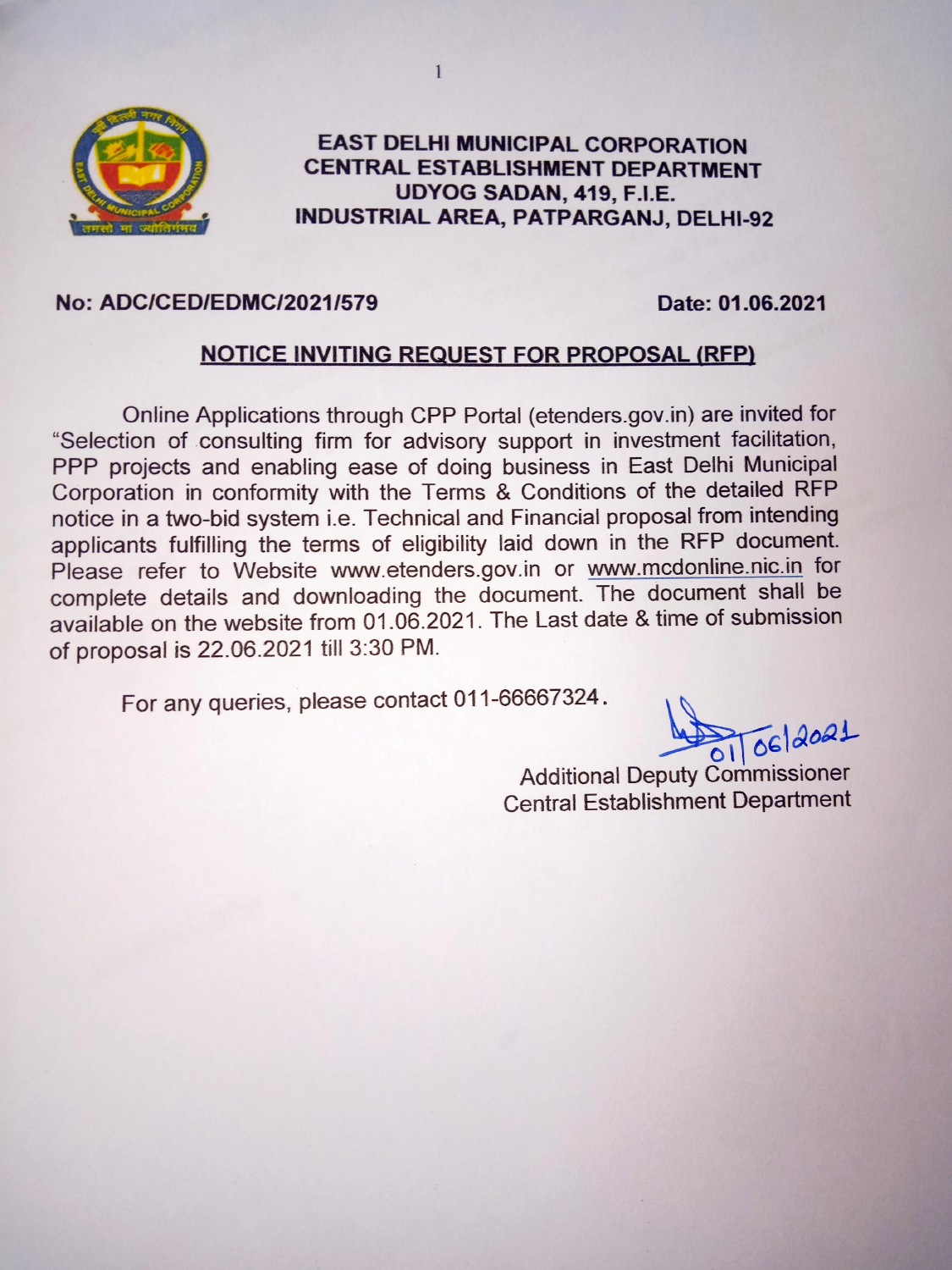## **REQUEST FOR PROPOSAL**

## **SELECTION OF CONSULTING FIRM FOR ADVISORY SUPPORT IN INVESTMENT FACILITATION, PPP PROJECTS AND ENABLING EASE OF DOING BUSINESS IN EAST DELHI MUNICIPAL CORPORATION**



## **EAST DELHI MUNICIPAL CORPORATION**

Plot No. 419, Udyog Sadan, Patparganj Industrial Area, Delhi-110092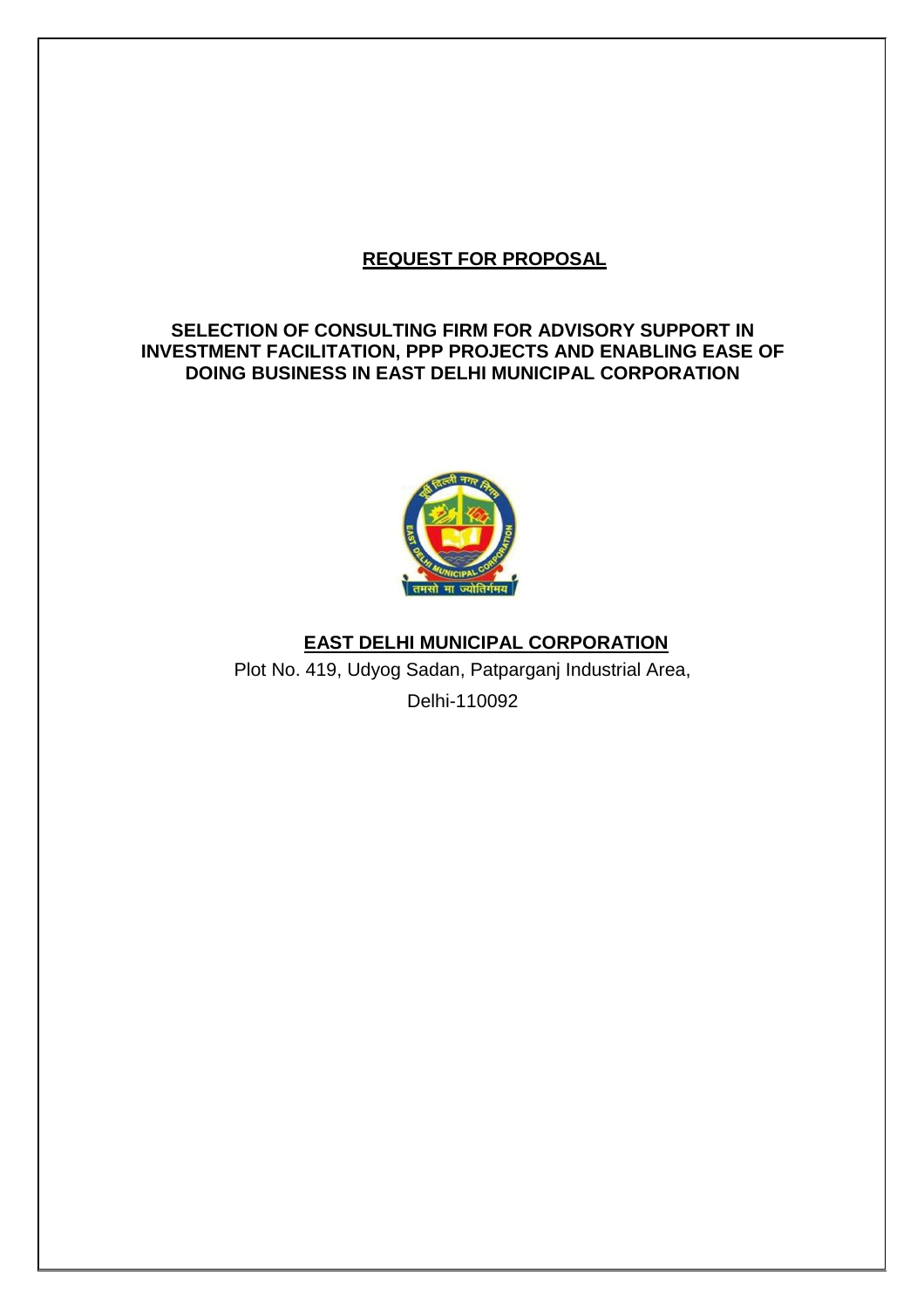# **A. BIDDING SCHEDULE**

| <b>Advertisement No. &amp; Date</b>                                                                            | No. ADC/CED/EDMC/2021/ Dated<br>01.06.2021 (Downloadable from                                                                                           |
|----------------------------------------------------------------------------------------------------------------|---------------------------------------------------------------------------------------------------------------------------------------------------------|
| <b>Availability of Request for</b>                                                                             | <b>EDMC Website:</b>                                                                                                                                    |
| Proposal document.                                                                                             | www.mcdonline.nic.in                                                                                                                                    |
|                                                                                                                | www.etenders.gov.in                                                                                                                                     |
| Date, Time and venue for Pre-<br><b>Bid Meeting</b>                                                            | Dt 09.06.2021 at 2:00 P.M. in<br><b>Establishment</b><br>Central<br>the<br><b>Delhi</b><br>Department of<br><b>East</b><br><b>Municipal Corporation</b> |
| <b>Last Date of Submission of</b><br><b>Pre-bid Query</b>                                                      | 10.06.2021 till 5:00 PM                                                                                                                                 |
| Last date for receipt of<br><b>Technical and Financial</b><br>proposals on CPP Portal<br>(www.etenders.gov.in) | Dt. 22.06.2021 till 3:30 P.M.                                                                                                                           |
| Date and Time of opening of<br><b>Technical proposals</b>                                                      | Dt. 23.06.2021 at 3:30 P.M.                                                                                                                             |
| Date and Time for Technical<br>presentation of technically<br>eligible applicant                               | To be intimated Later                                                                                                                                   |
| Date and Time of opening of<br><b>Financial proposals</b>                                                      | <b>To be intimated Later</b>                                                                                                                            |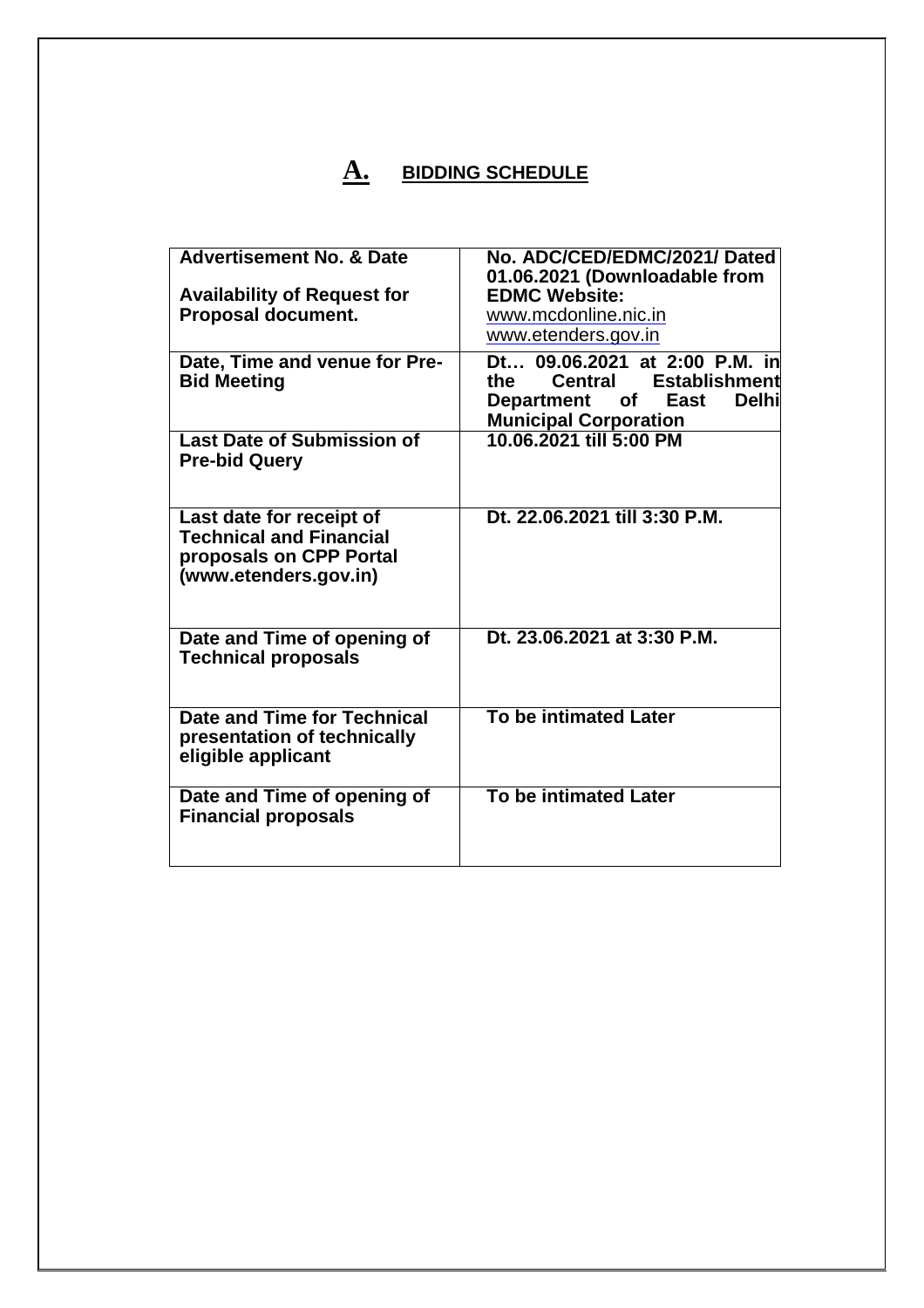# **B. INSTRUCTION TOBIDDERS**

#### **1. Location of the Work**

East Delhi Municipal Corporation, 419, Udyog Sadan, Patparganj Industrial Area, Delhi-110092.

## **2. Eligibility Criteria**

The bidder (company incorporated under the Companies Act or a limited liability partnership registered in India), which meets the Eligibility Criteria as specified below as on the last date of submission of the RFP shall be eligible to submit a Proposal and must upload related documents: -

- a) Average Annual turnover of minimum INR 1 Crore in last three preceding financial years (2017-18, 2018-19 & 2019-20).
- b) The Applicant should have experience of successfully managing the projects in the areas of investment facilitation/Public Private Partnership/Ease of doing business, in the last 5 years from the proposal due date, in central/ state governments/ PSU/government body/ ULB in India for a period of at least 3 years.

## **3. Format and Signing of proposal.**

The proposal shall be submitted in two parts:

**Part A: Technical Proposal-**While preparing the Technical Proposal, the bidders are expected to examine the documents comprising this tender in detail. Material deficiencies in providing the information requested may result in rejection of a Proposal.

The Technical Proposal shall provide the following information using the attached Standard Forms **(Section 4 – Proposal – Standard forms).**

- **i** Cover Letter for Technical Proposal (Form A)
- **ii** Bidders Profile (Form B)
- **iii** Project Experience (Form C)
- **iv** Team Composition and Task Assignment (Form D)
- **v** Format for CV (Form E).

The Technical Proposal shall not include any Financial Information

## **Part B: Financial Proposal:**

In preparing the Financial Proposal, the bidders are expected to take into account the Requirements and Conditions of the tender document. The Financial Proposal shall follow Standard Forms (Form F)

- **i** The proposals shall be typed or written in indelible ink and shall be signed by the authorized signatory of the bidder.
- **ii** Any interlineations, erasures or overwriting shall be valid only if they are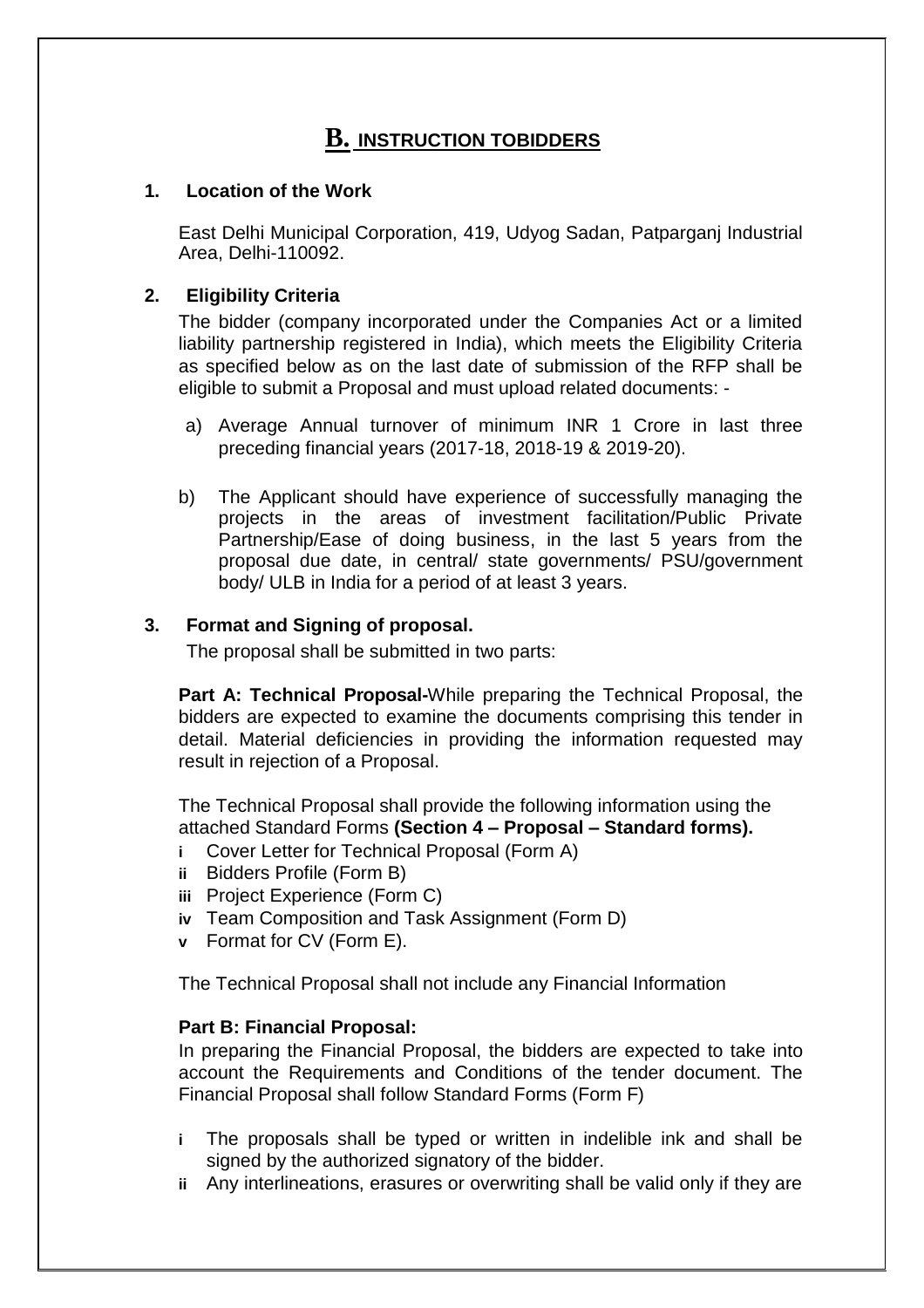initialed by the person signing the Proposal prior to submission of the Proposal.

- **iii** The bidders shall express the price of their Services in Indian Rupees.
- **iv** Final quote should be inclusive of all out of pocket/reimbursable expenses.

## **4. Submission of Proposals:**

a) The Technical Proposal (Part A) and Financial Proposal (Part B) must be uploaded in response to this RFP along with all related documents and payments in respect of EMD and Tender document fees is also to be deposited through online mode, failing which the offer of the bidder will be rejected.

All the information in respect of this tender will be uploaded on CPP Portal i.e. etenders.gov.in

#### **5. RFP Document Fee**

Non-refundable Proposal Document fee for **Rs.1,000/-** (Rupees one thousand only) is to be furnished by the bidder through online mode as available on CPP Portal. Proposals without the requisite Document Fee shall be treated as non-responsive and rejected out rightly.

#### **6. Earnest Money Deposit (EMD)**

EMD for **Rs. 2,00,000/- (Rupees Two lakh only)** is to be deposited by the bidder through online mode on CPP Portal. Proposals without the requisite EMD shall be treated as non-responsive and rejected.

The EMD submitted by unsuccessful bidders shall be returned after signing of agreement with successful bidder.

The EMD shall be forfeited:

a) If a Bidder withdraws its Proposal during the period of validity of the proposal,

Or

b) If the successful Bidder fails to execute the agreement or the work assigned.

#### **7. Financial proposal:**

a) The financial proposal shall be the **Quoted Fee per month** and shall be submitted in the given format i.e., **Form-F**. The same is to be uploaded by the bidder in Financial bid section on CPP Portal. All Taxes and surcharges as applicable shall be paid by the selected Consultants / Firms. EDMC will only reimburse the GST as applicable.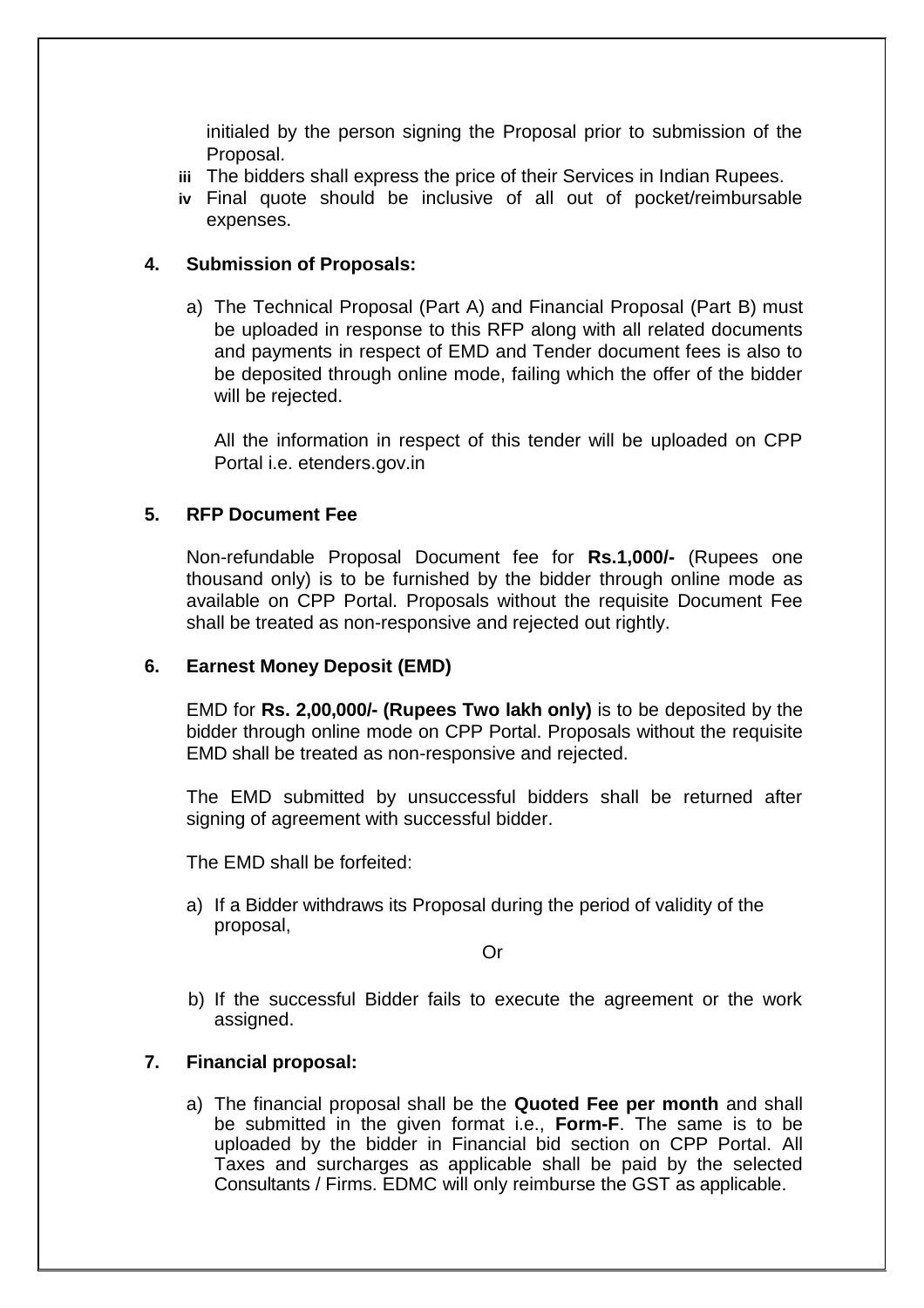- b) Final quote should be inclusive of out of pocket/reimbursable expenses.
- c) The Quoted Fee per month shall be paid by EDMC subject to the fulfilment of conditions in this RFP / Agreement by the selected bidder.
- d) The Financial proposal shall separately mention the GST amount.

#### **8. Validity of Proposal**

Proposals shall remain valid for 180 days from the last date of submission of proposals. A proposal valid for a shorter period shall be rejected as nonresponsive.

#### **9. Documents accompanying the Proposal:**

#### **a) PART A (Technical Proposal)**

The bidder must upload the following particulars / documents along with the Technical Proposal failing which the Proposal may be treated as nonresponsive.

- a) Non-refundable Proposal Document Fee of INR 1,000/- (Indian Rupees One thousand only).
- b) EMD amount of INR **2,00,000/- (Rupees Two lakh only).**
- c) Copy of the PAN card & GST registration certificate.
- d) Cover Letter as per the format in Form-A.
- e) Bidder's profile as per the format in Form-B.
- f) Past experience of the Applicant in Form-C.

(Upload photo copies of work orders along with work completion certificate. In cases, where the work completion certificates for the services are not available, a self-declaration by the bidder on its letter head with contact details of client or an interim certificate issued by the client for an ongoing PMU project certifying the basic eligibility criteria, has to be submitted)

g) Team composition and task assigned along with Curriculum Vitae for all the proposed positions as per the format in Form-D and E.

#### **b) PART B (Financial Proposal)**

The Bidder must upload the Financial Proposal as per the format in **Form-F** with proper signature and seal of the Bidder.

#### **10. Deadline for submission of Proposals**

Proposals filled in all respect must be uploaded as per aforesaid schedule. Any proposal sent through manual mode will not be accepted.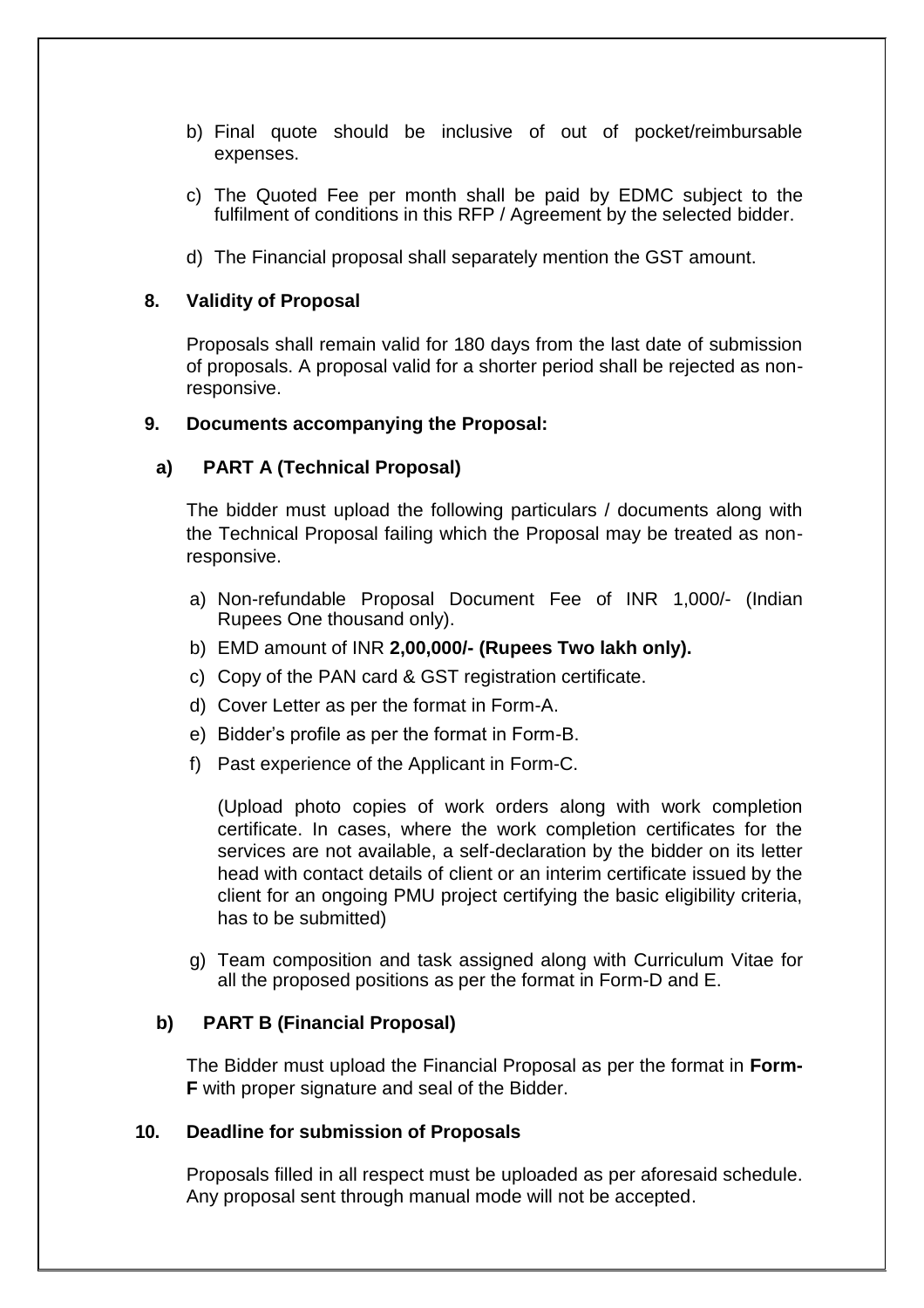## **11. Late Proposals**

Proposals received after the deadline for submission of Proposals prescribed by EDMC will be rejected.

## **12. Modifications and Withdrawal of Proposals**

No modifications to the Proposal shall be allowed once it is received by EDMC.

## **13. Pre-Bid Meeting**

A pre-bid meeting as per the Bidding Schedule will be conducted at the EDMC Conference Hall.

## **14. Proposal Opening**

EDMC will open all Proposals in the presence of Bidders or their authorized representatives who choose to attend, at the date and time mentioned and in the following location.

## **Central Establishment Department East Delhi Municipal Corporation 419, Udyog Sadan Patparganj Industrial Area, Delhi-110092**

The Bidder's representatives who are present shall sign a register evidencing their attendance. In the event of the specified date of Proposal opening being declared a holiday for EDMC, Proposals shall be opened at the appointed time and location on the next working day.

The Financial Proposals of only those firms fulfilling the eligibility criteria and the technical requirements of the Proposal shall be opened. The date and time of opening of the Financial Proposals will be intimated to the qualifying Bidders later.

## **15. Bid Evaluation Methodology:**

Evaluation of the Technical and financial proposals will be based on **Quality cum Cost Based Selection** mode with weightage of **70% and 30%** for technical and financial proposals, respectively.

- **a)** In the first phase the Technical Proposals shall be evaluated on the basis of eligibility criteria as mentioned in this RFP.
- **b)** In the second phase the firms which satisfy the eligibility criteria shall be given marks based on Table: 1 of this RFP. Accordingly, firms will be ranked based on the marks allotted to them.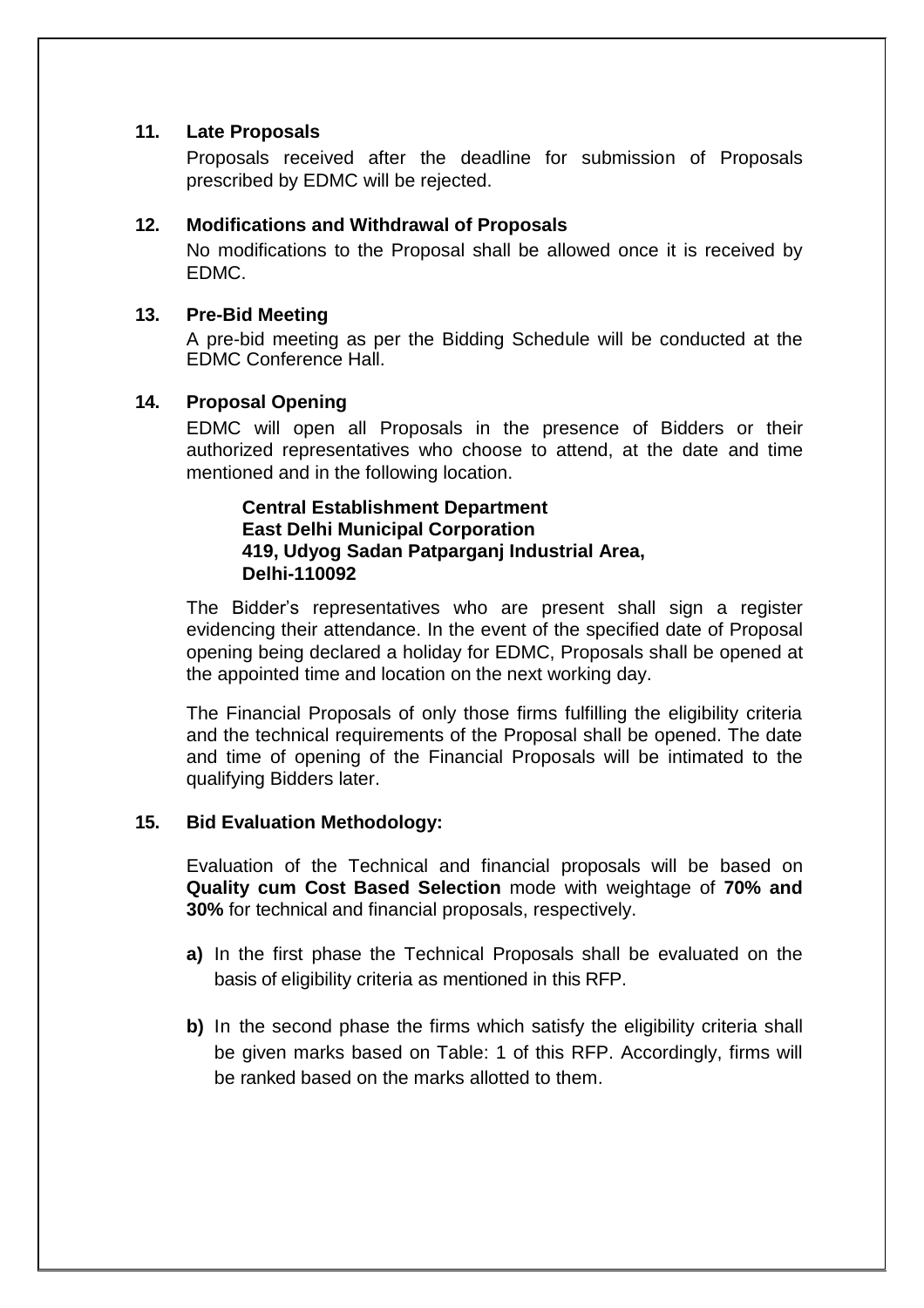## **Table 1: Evaluation criteria**

| S.<br>No.      | <b>Parameter</b>                                                                                                                                                                                                                                                | Total/<br><b>Maximum</b><br><b>Marks</b> |
|----------------|-----------------------------------------------------------------------------------------------------------------------------------------------------------------------------------------------------------------------------------------------------------------|------------------------------------------|
| 1              | <b>FINANCIAL CAPACITY OF BIDDER</b>                                                                                                                                                                                                                             |                                          |
|                | Bidder's Average Annual Turnover for the last Three<br>Financial Years (ending 31 March 2020) has to be at<br>least INR 1 Crore                                                                                                                                 | 15                                       |
|                | Bidders Between INR 1-5 crore -10 marks<br>$\bullet$<br>More than INR 5 crore – 15 marks                                                                                                                                                                        |                                          |
|                | <b>PROOF OF EXPERIENCE IN THE LAST 5 YEARS</b>                                                                                                                                                                                                                  | 25                                       |
|                | Experience of advising central/ state governments/<br>PSU/ government body/ ULB in India in the areas of<br>investment facilitation/ PPP/ enabling Ease of Doing<br>Business undertaken in the last 5 years:                                                    | 10                                       |
| 2 <sup>1</sup> | 1 project $-5$ marks<br>2-4 projects - 7 marks<br>More than 4 projects- 10 marks                                                                                                                                                                                |                                          |
|                | Experience of executing PPP/Investment<br>facilitation/EoDB projects in past five years                                                                                                                                                                         | 15                                       |
|                | 1 project - 7 marks<br>2-3 projects - 10 marks<br>More than 3 projects- 15 marks                                                                                                                                                                                |                                          |
| 3              | SUITABILITY FOR THE<br><b>SCOPE OF</b><br><b>WORK:TEAM COMPOSITION</b>                                                                                                                                                                                          | <u>30</u>                                |
|                | <b>Project Manager</b>                                                                                                                                                                                                                                          | 20                                       |
|                | <b>EODB/PPP Project Expert</b>                                                                                                                                                                                                                                  | 10                                       |
|                | <b>APPROACH AND METHODOLOGY</b>                                                                                                                                                                                                                                 | $\overline{30}$                          |
|                | Understanding of Corporation and its objectives of the<br>assignment and terms of reference                                                                                                                                                                     | 10                                       |
| 4              | Work plan based on the terms of reference highlighting<br>the job responsibility of each team member, including 1-<br>2 case studies.<br>The Bidders shall be invited for a <b>Power Point</b><br><b>presentation</b> in front of the committee to be formed by | 20                                       |
|                | /EDMC to evaluate the presentation.<br><b>TOTAL</b>                                                                                                                                                                                                             | 100                                      |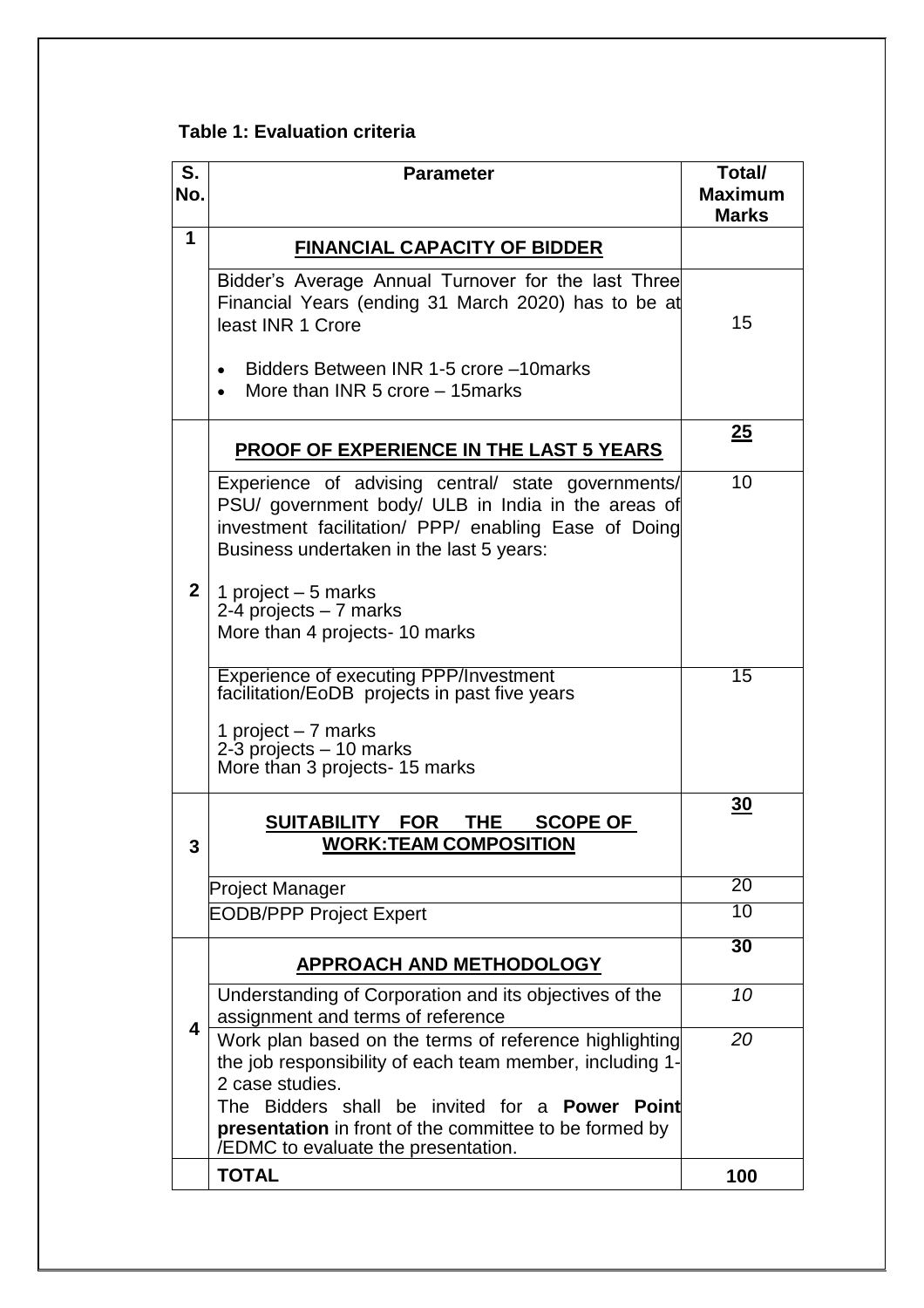The number of points to be assigned to each of the experts shall be determined considering the following sub-criteria and relevant percentage weights:

- a) Minimum Qualification (Fulfilling Minimum education criteria mentioned in the ToR: 20%
- b) Experience (Fulfilling Minimum Years' of relevant experience criteria as mentioned in the ToR): 30%
- c) Relevant Sector Experience (Fulfilling experience criteria of relevant sector and assignment as mentioned in the ToR): 50%

For each Technical Proposal, the total points that can be awarded for each Bidder are 100, and the minimum technical score (St) that a Bidder requires to qualify for evaluation of the Financial Proposal is **70**.

d) The total score obtained by the Bidder as per sub-point (2) above shall be the technical score (Ts) of the Bidder.

#### **e) Opening of Financial Proposal**

**Financial Score**: The lowest financial proposal will be given a financial score (Fs) of 100 points. The financial scores of other proposals will be computed as follows:

#### **Fs = 100 x FM1/F1**

(F1 **=** amount of Financial Proposal as quoted by the Bidder; FM1 = Lowest financial quote)

#### **f) Combined and Final Evaluation**

Proposals will finally be ranked according to their combined Score (S) calculated based on technical (Ts) and financial (Fs) scores as follows:

#### **S = Ts x Tw + Fs x Fw**

(Where **Tw** and **Fw** are weights assigned to Technical proposal and Financial Proposal as **0.70** and **0.30** respectively)

The Selected Applicant shall be the First Ranked Applicant (having the highest combined score). The Second and third Ranked Applicant shall be kept in reserve and may be invited for negotiations in case the first ranked Applicant withdraws, or fails to comply with the requirements specified in the RFP document.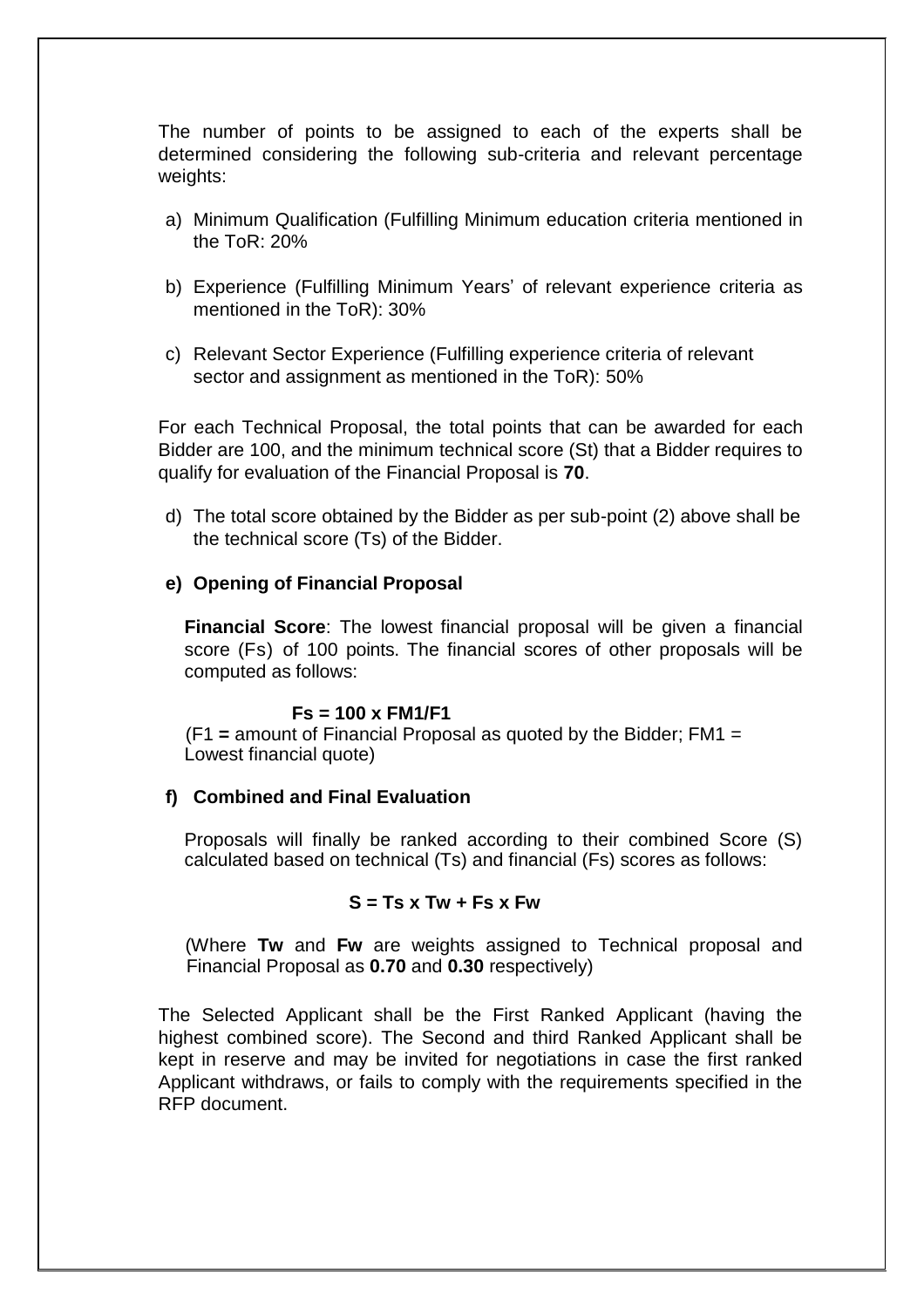## **16. Evaluation Methodology:**

- **a)** Evaluation of technical proposals based on Table1.
- **b)** Technical scores shall be calculated for Bidders after the presentation.
- **c)** After that, financial proposals of the top three ranked Bidders based on their technical score (Ts) after technical evaluation shall be opened.
- **d)** Combined Scores shall be calculated based on Technical and financial scores as per QCBS system.
- **e)** The highest ranked Bidder with the highest marks obtained shall be awarded with the project.

## **17. Performance Security and Agreement:**

EDMC shall issue a letter of award (LoA) along with the Draft Contract Agreement to the selected Bidder within 15 days from the opening of the financial proposals. Within 15 days of such issuance, the selected firm is required to submit a Performance Security in the form of Bank Guarantee for an amount equivalent to 10% of the contract value and enter into the contract agreement with EDMC and start the work on an immediate basis.

Termination of contract:

- **a)** EDMC, if required, may ask for replacement of any personnel in case of non-satisfactory performance. In such case, concerned personnel shall be replaced within 30 days by the firm and the replacement expert shall have equal or better qualifications and experience as those of the originally proposed expert.
- **b)** Either party can terminate the agreement by giving 30 days prior written notice**.**

## **18. Right to Accept or Reject**

EDMC reserves the right, without any obligation or liability, to accept or reject any or all the proposals at any stage of the process, to cancel or modify the process or any part thereof or to vary any or the term and condition at any time, without assigning any reason whatsoever.

#### **19. Conflict of Interest**

There will be no conflict of interest of this assignment with any other assignment or transaction contracted by EDMC with the selected firm.

#### **20. Disputes**

All legal disputes are subject to the jurisdiction of Delhi courts only.

## **21. Liability**

The Liability of the EDMC under this agreement in any case shall not be beyond the amount of fees payable to the selected consultant under this agreement.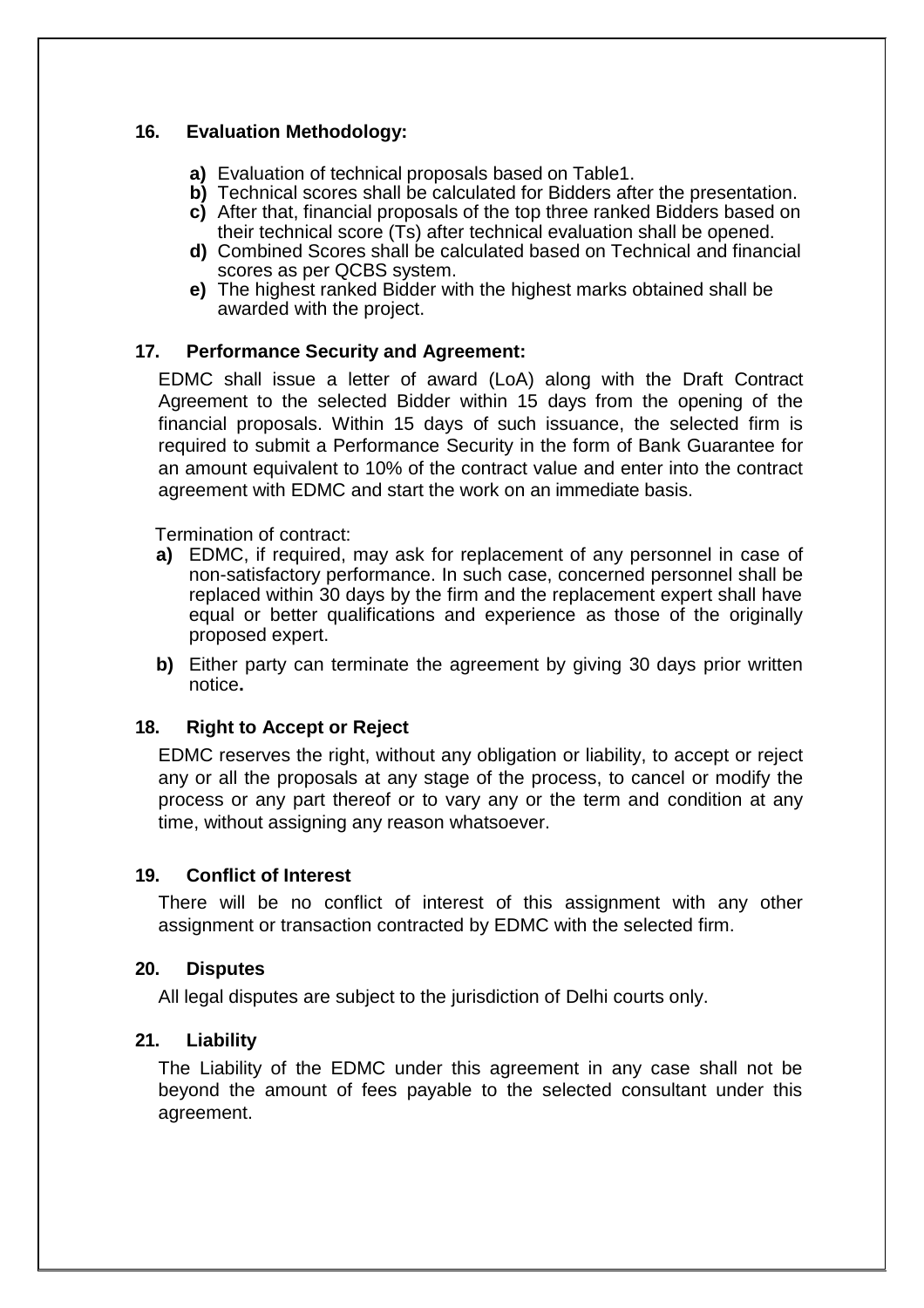## **22. Indemnity**

The Consultant at all times during the pendency of this agreement, keep the Government/ Authority Indemnified to an amount not exceeding the total fees payable to the consultant under this agreement.

## **23. Confidentiality**

The Consultant shall treat the details of the output of the Assignment and the Services as confidential and for the Consultant's own information only and shall not publish or disclose the details of the output, deliverables/milestones submitted to EDMC or the Services in any professional or technical journal or paper or elsewhere in any manner whatsoever without the previous written consent of the competent Authority.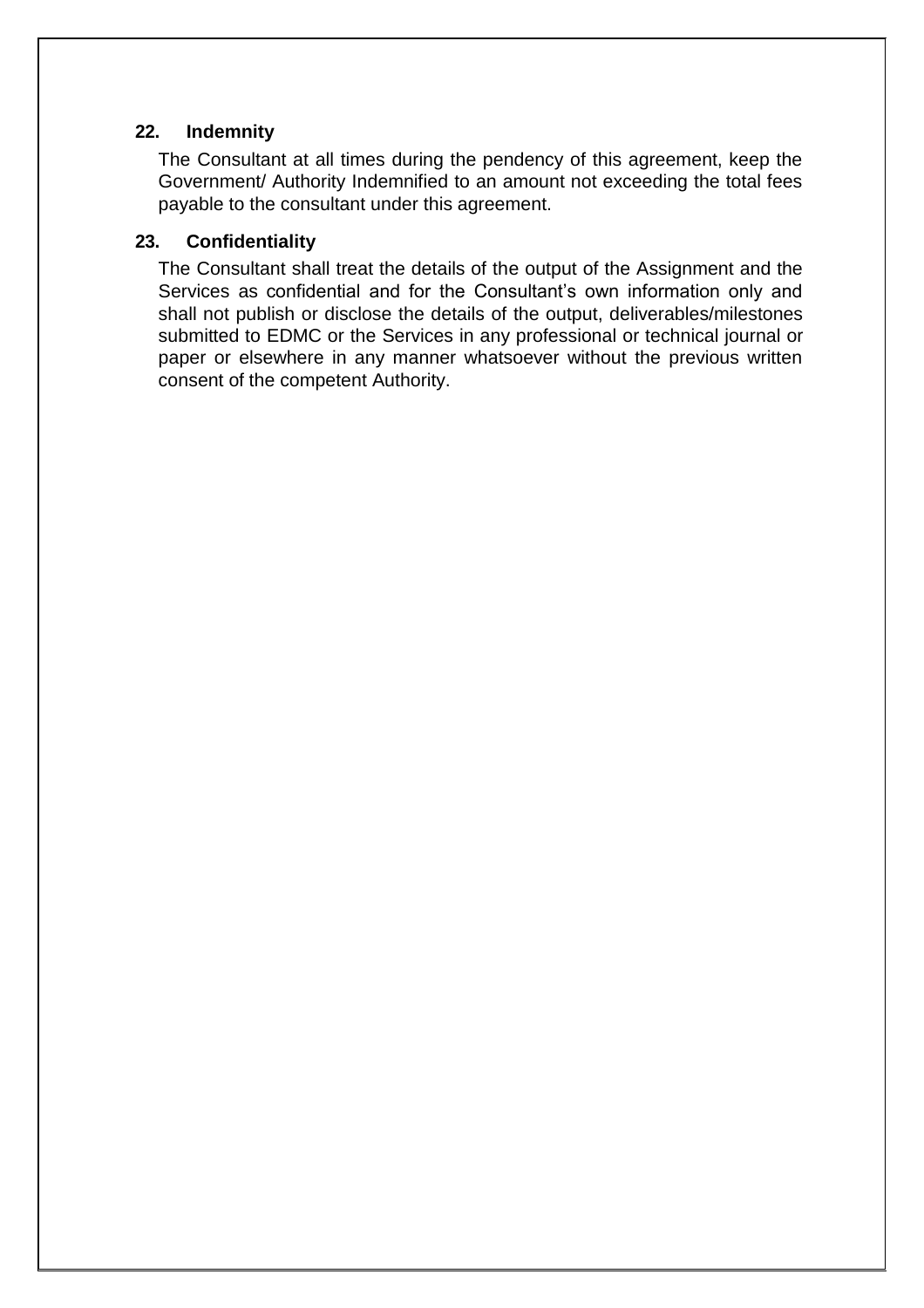## **C. TERMS OF REFERENCE**

#### **1. Objective**

East Delhi Municipal Corporation (EDMC) recognizes the importance of investment facilitation, the role of private sector in implementing and financing investments in infrastructure and wishes to promote public-private partnerships (PPP) in developing a sustainable business ecosystem.

The EDMC has been pursuing the initiatives for investment facilitation and policy for Public Private Partnership to collaborate with the Private sector in effective public service delivery including the areas of sanitation, slaughter house services, multilevel car parking, etc.

In continuation of the same, the RP/PPP Unit of EDMC is planning to commission a Consulting Firm for Investment Facilitation, its current and future PPP projects and enabling Ease of Doing Business. The Consulting firm is expected to guide the RP/PPP Cell in investment facilitation, successful implementation of the PPP Program for EDMC and ease of doing business through process re-engineering of B2B and B2C transactional services of the Corporation.

The objective of this consulting assignment is to provide PPP support to the East Delhi Municipal Corporation in following-

- a) Assist EDMC in attracting private investments in various infrastructure and other projects of the Corporation through policy support and facilitation.
- b) Developing a PPP Policy and operational Guidelines thereto.
- c) Provide an assessment of possible PPP projects in EDMC and identify a pipeline of potential, viable PPP projects,
- d) Assist in drafting RFPs, concession agreements, contracts and other documents for purpose of the PPP projects of the EDMC.
- e) Provide technical support to the EDMC in successful implementation of the PPP Projects.
- f) Provide specialist technical training to the staff focusing on PPP in EDMC.

#### **2. Duration of the Contract**

The estimated input of the consultant/consulting firm is one year. The assignment is expected to start within 15 days of finalization of the award of work. EDMC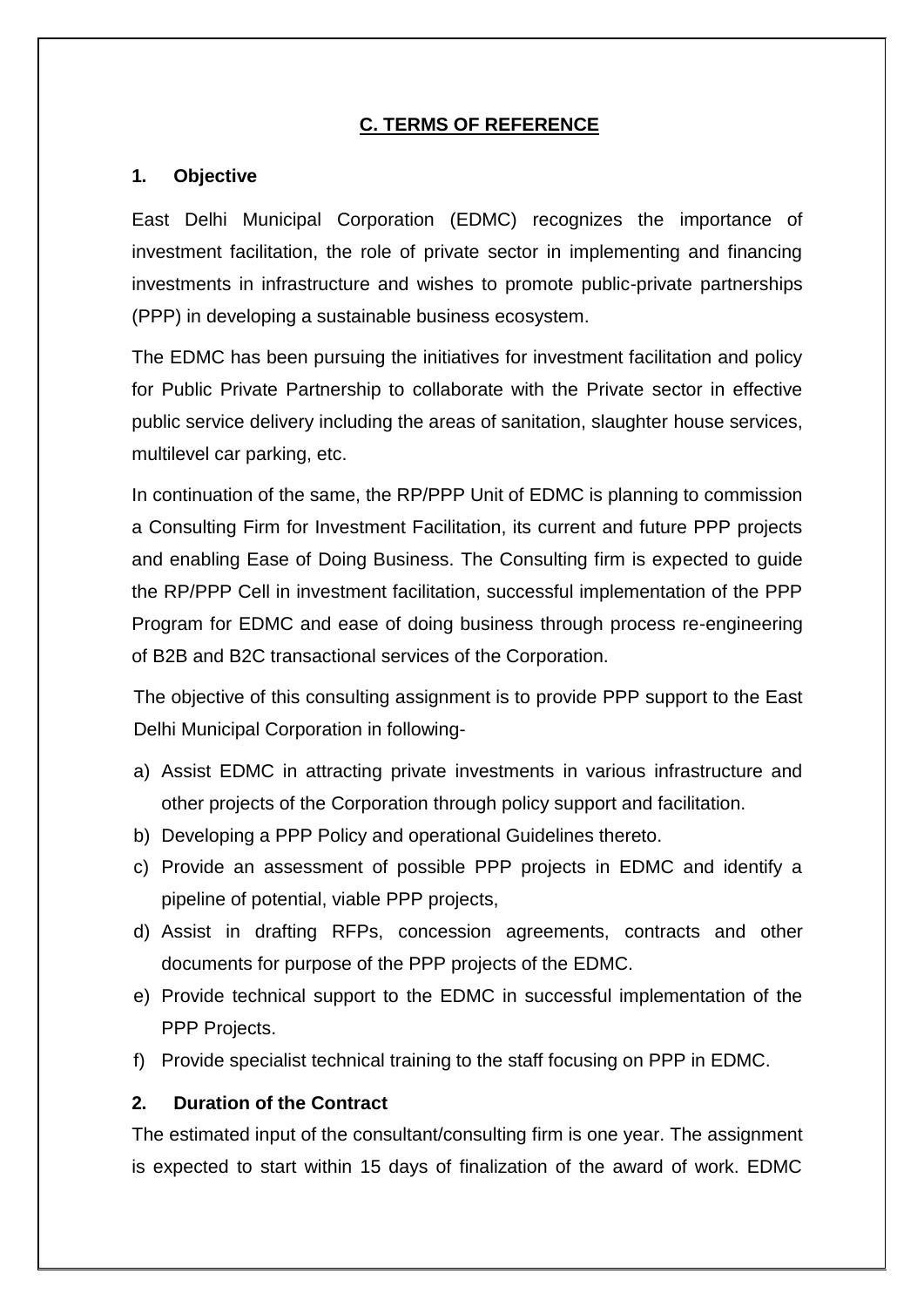reserves the right to extend the duration of the project based on performance on mutual agreed terms. Further, EDMC reserves the right to request the consulting firm for additional manpower deployment on quoted rates.

## **3. Scope of Work**

The overall scope of this consulting assignment is to provide support to the EDMC in investment facilitation, implementation of the PPP program in EDMC and ease of doing business. Further, the scope of work for the Project Monitoring Unit shall broadly include advisory support and assistance in the following major areas which shall include, but not limited to:

- a) Prepare vision and implementation plan for EDMC
- b) Attract private investments in various infrastructure and other projects of the **Corporation**
- c) Advise on multi-purpose usage infrastructure or land
- d) Review various policies and schemes
- e) Prepare content for promotion of various activities of EDMC, including knowledge collateral and marketing material
- f) Draft PPP policy and Operating Guidelines for EDMC.
- g) Assist EDMC in formulation of guidelines to operationalize different components of the PPP project strategy; including third party roles, etc.
- h) Provide an assessment of possible PPP projects in EDMC and identify a pipeline of potential, viable PPP projects,
- i) Assist in drafting RFPs, concession agreements, contracts and other documents for purpose of the PPP projects of the EDMC.
- j) Provide technical support to the EDMC in successful implementation of the PPP Projects;
- k) Provide specialist technical training to the staff focusing on PPP in EDMC;
- l) Support EDMC in implementing PPP projects, specifying time frame, operational components, guidelines and in channeling financial resources from State, Central and externally aided sources/ and providing technical assistance required by EDMC
- m)Monitoring of existing as well as upcoming contracts
- n) To come up with effective enforcement modules for all policies adopted for PPP projects.
- o) Bid Process Management
- p) Capacity Building activities
- q) Liaisoning and coordination with stakeholder departments/ agencies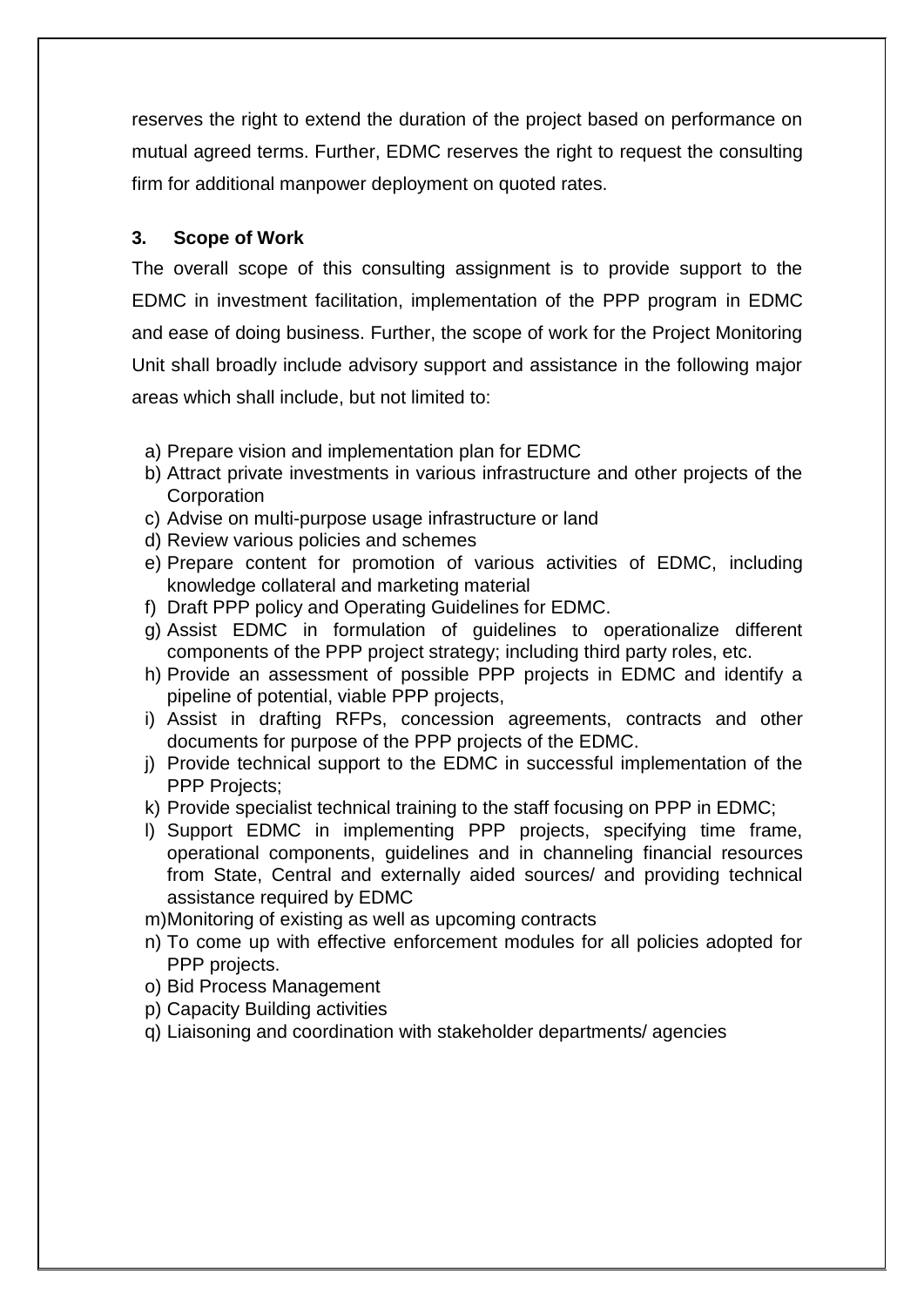## **3.2 Team Composition:**

| S.<br><b>No</b> | <b>Position</b>                                 | <b>Minimum Qualifications and</b><br><b>Experience</b>                                                                                             | <b>Years of relevant</b><br><b>Experience</b> |
|-----------------|-------------------------------------------------|----------------------------------------------------------------------------------------------------------------------------------------------------|-----------------------------------------------|
|                 | Project<br>Manager                              | Graduate in Engineering/Environmental<br>Science with MBA                                                                                          | 10 years                                      |
|                 |                                                 | Minimum 3 projects as Project Manager<br>in PPP Project.                                                                                           |                                               |
| 2               | Investment,<br>PPP and<br><b>EODB</b><br>Expert | <b>Graduate with MBA</b><br>Minimum 3 projects as Project Manager<br>and at least 2 in Investment Facilitation<br>or PPP or Ease of doing business | 5 Years                                       |

## **4. Office Space:**

A dedicated Office space will be provided within the EDMC (HQ) Office Building to the PMU team along with office infrastructure.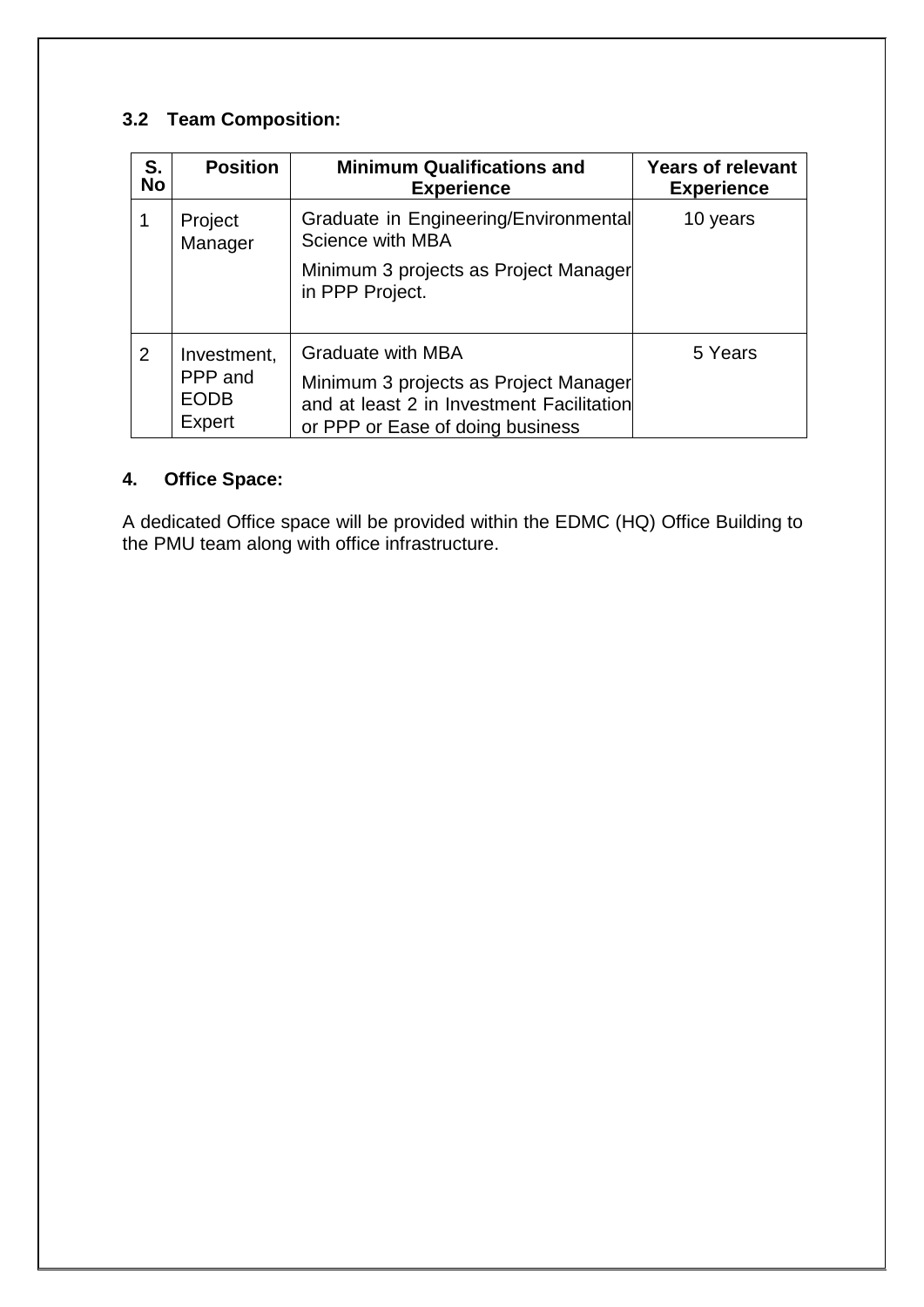#### **D.PROPOSAL – STANDARD FORMS**

*(to be submitted on letter head of the bidder duly signed by authorized signatory)*

#### **FORM A – COVER LETTER**

**Date.\_**

## **The Addl. Deputy Commissioner (CED), East Delhi Municipal Corporation, 419, Udyog Sadan, Patparganj Industrial Area, Delhi-110092.**

**Subject**: Selection of consulting firm for advisory support in investment facilitation, PPP projects and enabling ease of doing business in East Delhi Municipal Corporation

**Sir,**

**To,**

We have examined in detail and have understood the terms and conditions stipulated for eligibility of the Applicant in the RFP Document issued by EDMC. We agree and undertake to abide by all these terms and conditions. We hereby submit all the necessary information and relevant documents during submission of our RFP, We undertake, if our Proposal is accepted, to deliver services as specified in the RFP document.

2. We acknowledged that we have not, during the last three years, failed to perform on any agreement, as evidenced by imposition of a penalty by an arbitral or judicial authority or a judicial pronouncement or arbitration award against us, nor been expelled from any project or agreement nor have had any agreement terminated for breach of contract.

3. We have deposited Document Fee **of INR 1,000/-.**

#### 4. **We have deposited EMD of INR 2,00,000/-.**

5. As per RFP the validity of the proposal is 180 days from the last date of submission of proposal and we agree that the proposal is unconditional. We understand that EDMC reserves the right to reject any application without assigning any reason thereof.

Yours Faithfully, Signature of Authorized Person and seal Name and Designation Name of the Company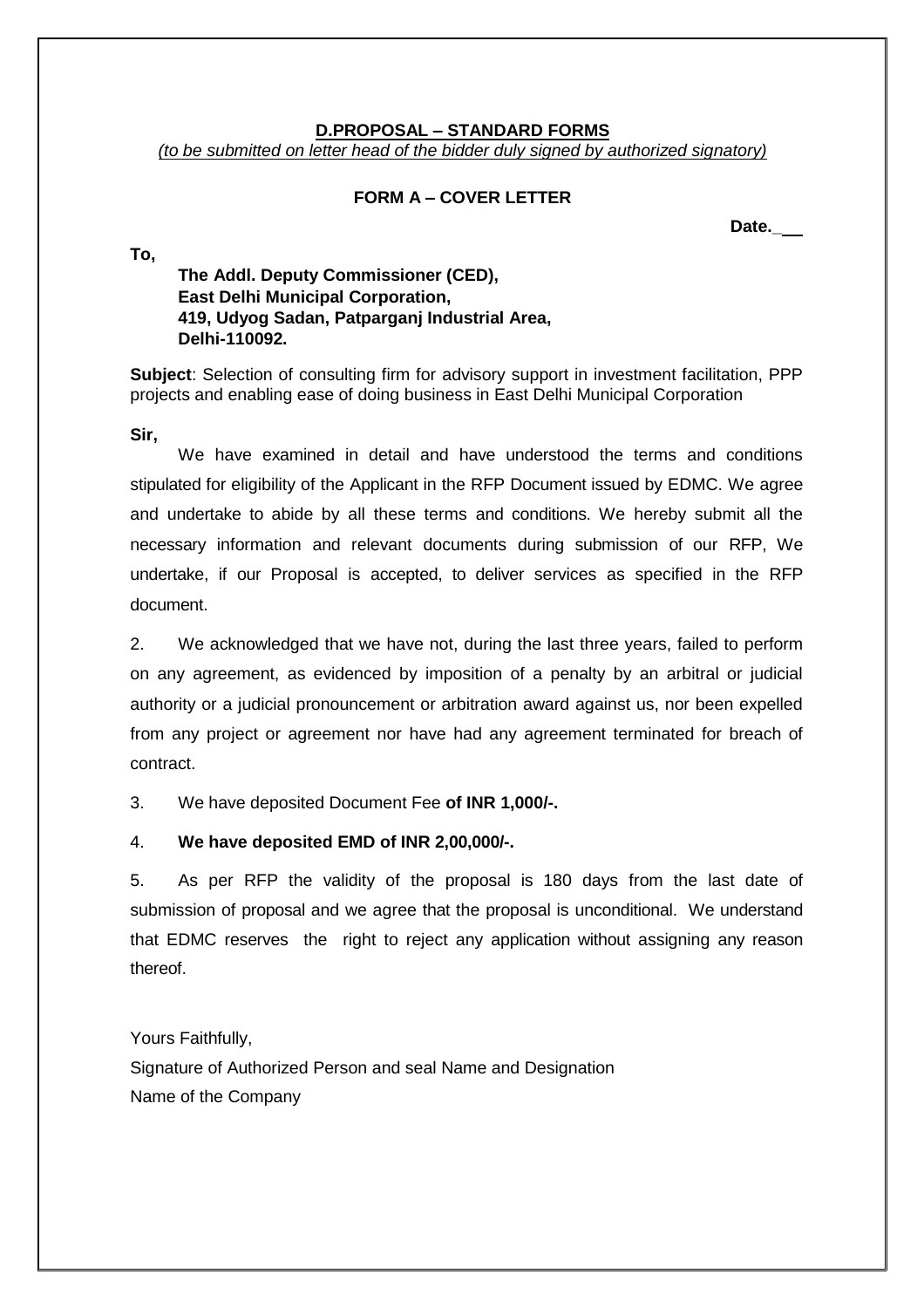#### **Form B – BIDDER'S PROFILE**

- **1. Name of the Firm:**
- **2. Year of Establishment:**
- **3. Registered address of Office:**
- **4. PAN & GST No.:**
- **5. Telephone No. & Fax No:**
- **6. E. Mail Address:**
- **7. Brief description of background of the firm for this assignment.**
- **8. No. of years of proven experience of providing similar services.**
- **9. Average Annual turnover of the Applicant (in INR) during the last three Financial Years. (Please attach copy of three Audited Financial Statements)**

|          | <b>Financial Year</b> | <b>Annual Turnover (INR cr.)</b> |
|----------|-----------------------|----------------------------------|
| 2019 -20 |                       |                                  |
| 2018-19  |                       |                                  |
| 2017–18  |                       |                                  |

**Signature of Authorized Person and seal Name and designation**

**Name of the Company**

**Dated: .........................**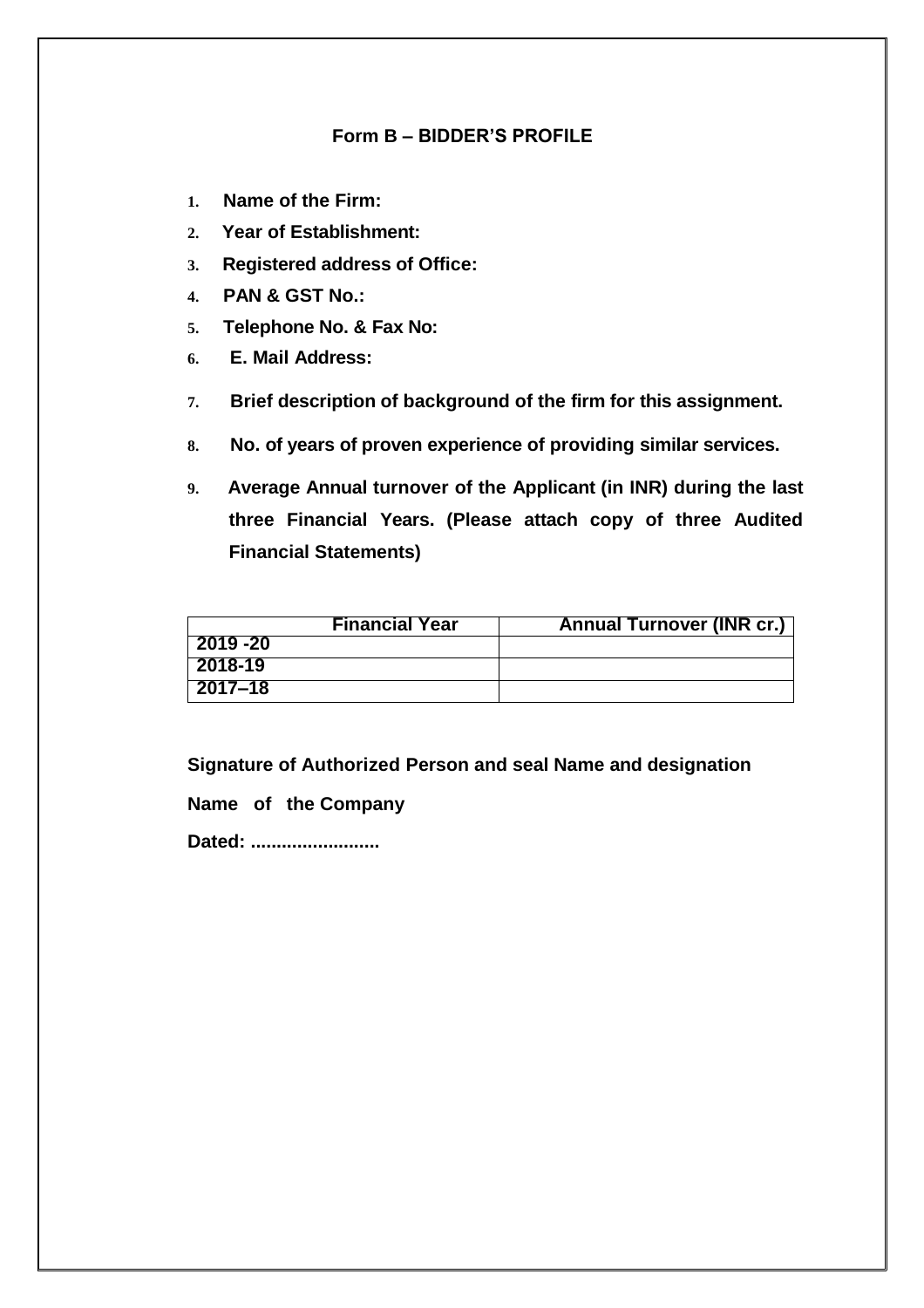## **FORM C – PROJECT EXPERIENCE**

| <b>Assignment Name:</b>                                            |                                | Location:                 |  |
|--------------------------------------------------------------------|--------------------------------|---------------------------|--|
| Name and address of Employer:                                      |                                |                           |  |
| Start Date (Month /                                                | <b>Completion Date (Month)</b> | Approx. Value of Services |  |
| Year):                                                             | / Year):                       | $(Rs.)$ :                 |  |
| Name of Associated Consultant/ Firms, if any:                      |                                |                           |  |
| Name of Senior Staff (Project Director / Coordinator, Team Leader) |                                |                           |  |
| involved and Functions performed:                                  |                                |                           |  |
| Description of Project and services provided by your staff         |                                |                           |  |

# **Signature of Authorized Person and seal**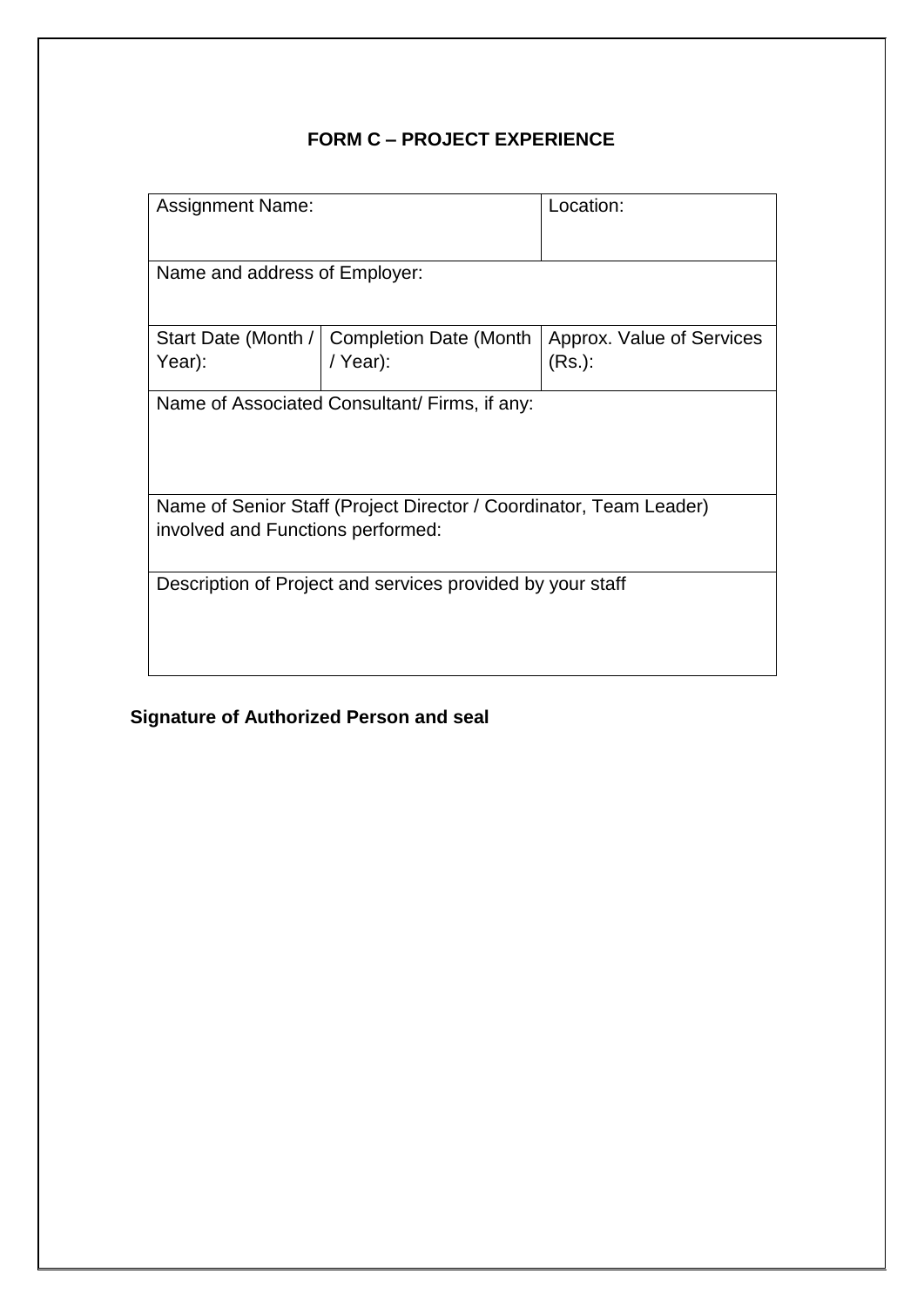## **FORM D – TEAM COMPOSITION AND TASK ASSIGNMENT**

## **Team proposed**

| SI. No.<br>Position<br>Task assigned<br>Name |  |
|----------------------------------------------|--|
| 1.                                           |  |
|                                              |  |
|                                              |  |
|                                              |  |
| 2.                                           |  |
|                                              |  |
|                                              |  |
|                                              |  |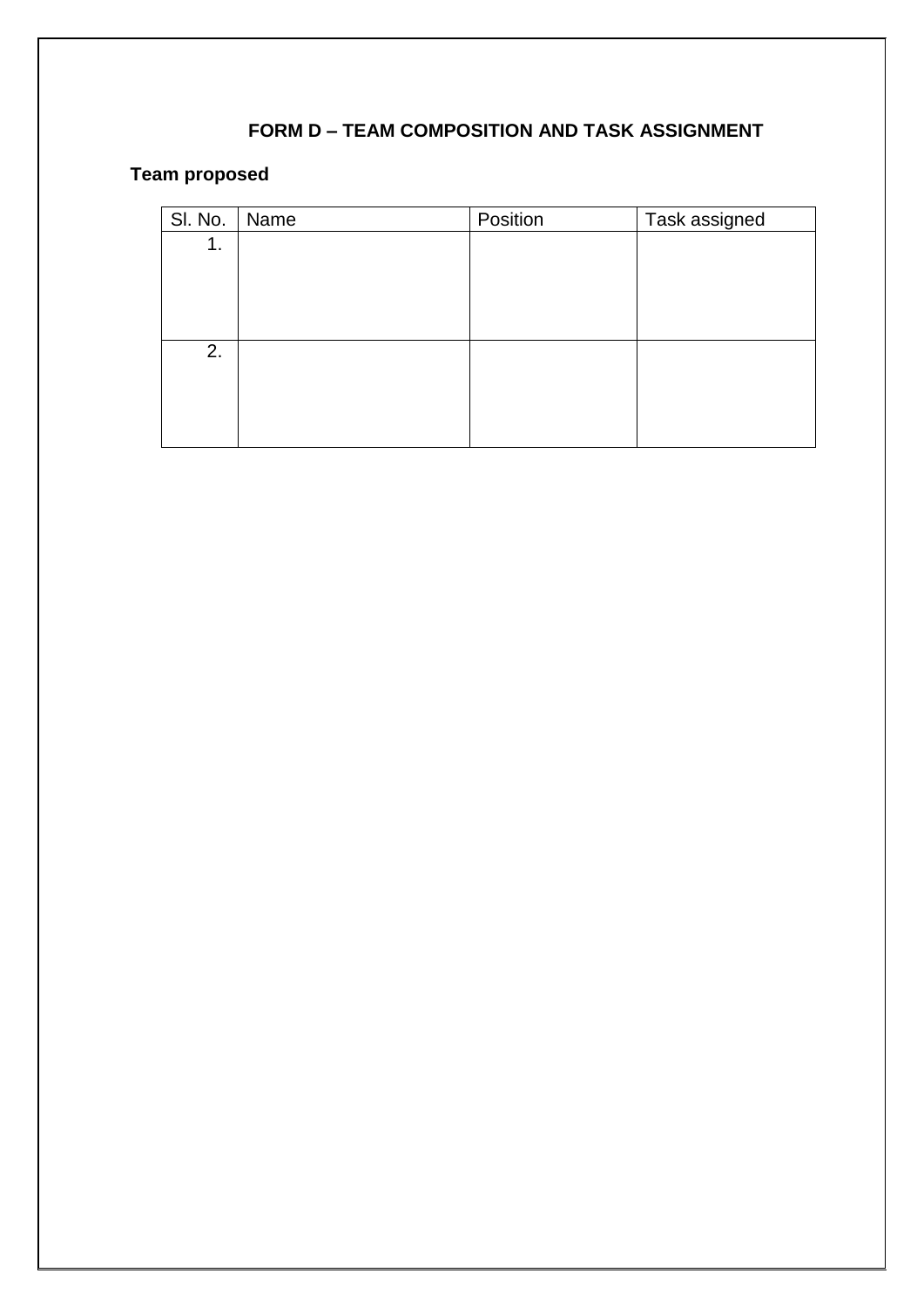## **FORM E – FORMAT FOR CV**

**(Mentioning the position is mandatory)**

**Name of Firm:**

**Name of Staff:**

**Date of Birth:**

**Years of Relevant Exp:**

**Number of years with the Firm:**

**Nationality:**

**Membership with Professional bodies:**

## **Education:**

(Summarize College / University and other specialized education of staff Member)

## **Employment Record**

(Starting with present position, list in reverse order every employment held)

## **List of Projects/Assignments on which the personnel has worked**

| No. | Name of the<br>Client | Sector $ $ | Position<br>Held | <b>Key Role</b> | Major<br>Responsibility |
|-----|-----------------------|------------|------------------|-----------------|-------------------------|
|     |                       |            |                  |                 |                         |
|     |                       |            |                  |                 |                         |
|     |                       |            |                  |                 |                         |

#### **Languages:**

(Indicate proficiency in speaking, reading and writing of each language by **(Excellent, Good, Fair, Poor)**

Note: - CVs of only Experts shall be evaluated during bid process management. The CVs should be recently signed by the proposed staff or the Authorized Representative signing the Proposal.